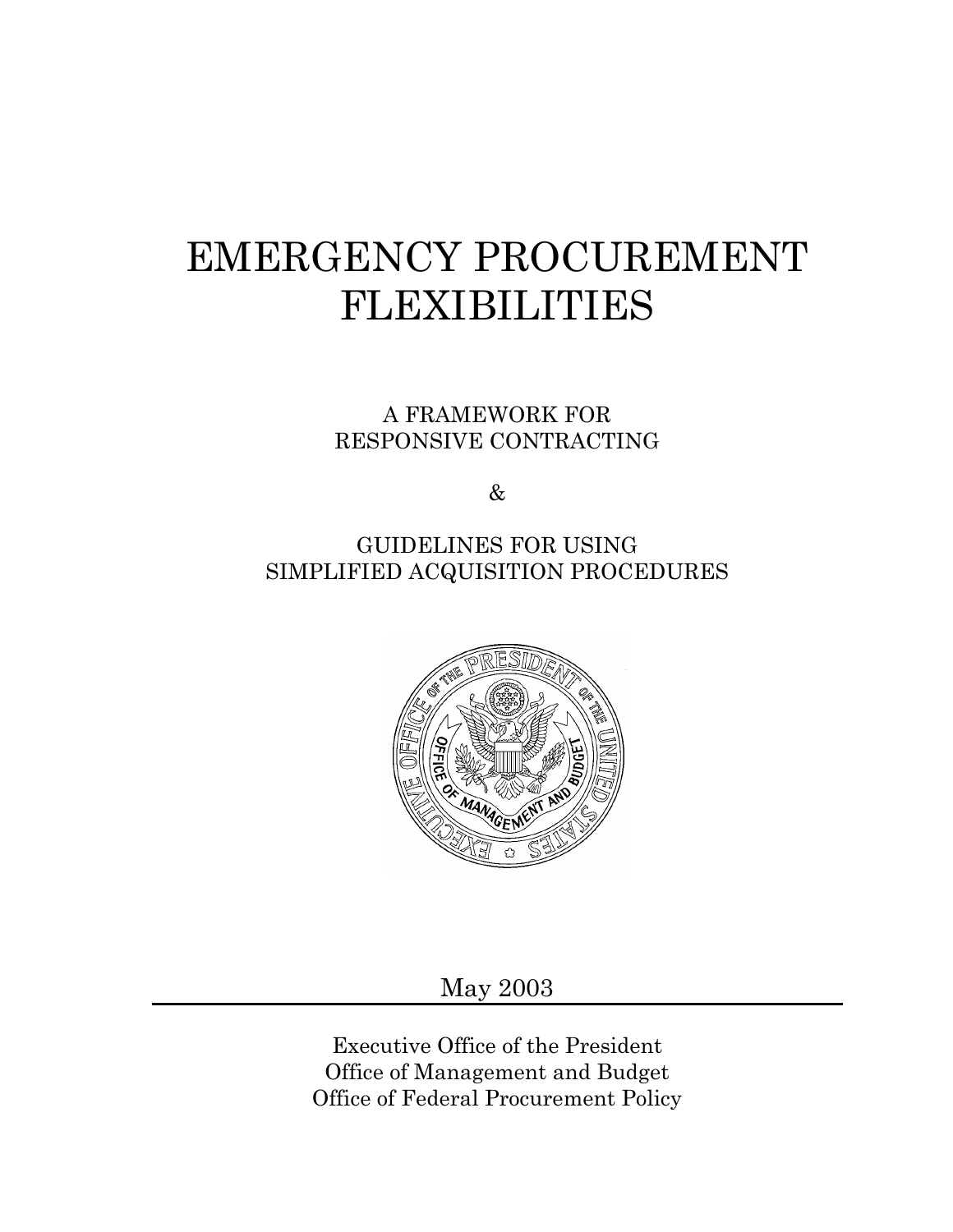#### EXECUTIVE OFFICE OF THE PRESIDENT



 OFFICE OF MANAGEMENT AND BUDGET WASHINGTON, D.C. 20503

May 30, 2003

MEMORANDUM FOR THE PRESIDENT'S MANAGEMENT COUNCIL

FROM: Angela B. Styles And Administrator

SUBJECT: Guidelines for Using Emergency Procurement Flexibilities

Attached are guidelines that the Office of Federal Procurement Policy (OFPP) has developed to address procurement flexibilities for emergency procurements. New authorities provided by the Homeland Security Act of 2002, in combination with existing authorities, should help to ensure that agencies are well positioned to effectively meet the demands associated with fighting terrorism.

The guidelines are divided into two parts. The first part provides a general framework for responsive contracting, including an overview of contracting authorities that may be beneficial for emergency procurements. The second part addresses the use of simplified acquisition procedures, which offer streamlined means of obtaining goods and services on an expedited basis. Section 855(b) of the Homeland Security Act authorizes use of simplified acquisition procedures in any dollar amount for any product or service acquired as part of the fight against terrorism and related threats.

The guidelines have been written in basic terms to facilitate broad distribution among the various disciplines that develop and manage acquisitions. Therefore, please encourage your acquisition, program, information technology, legal and other interested and responsible officials to carefully review this guidance as they work together in planning and executing acquisitions to defend our homeland.

I appreciate your attention to this matter.

Attachment

cc: Federal Acquisition Council Chief Information Officers Council Chief Financial Officers Council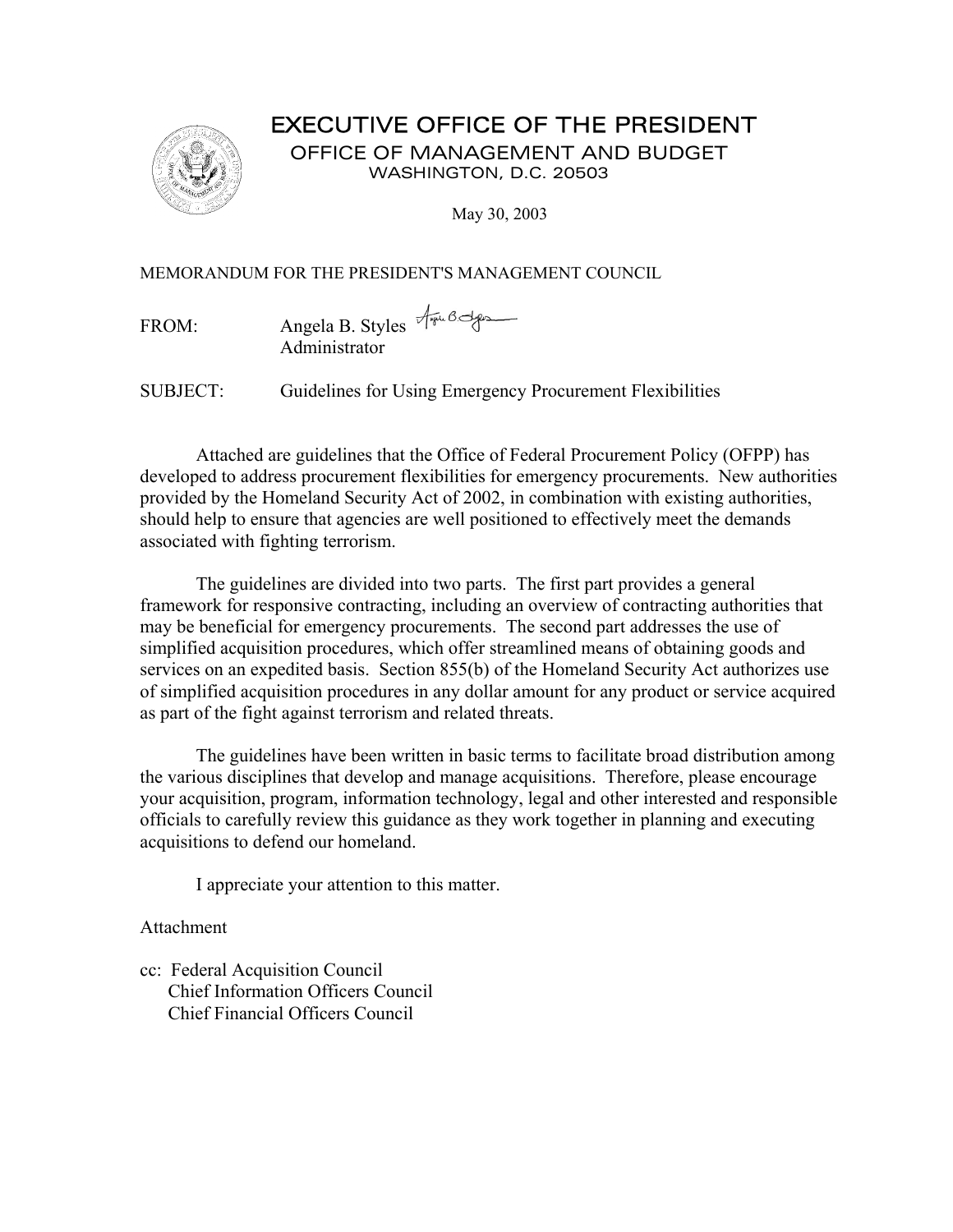## TABLE OF CONTENTS

| Ι.   |           |    |                                                        |  |  |  |
|------|-----------|----|--------------------------------------------------------|--|--|--|
| II.  |           |    |                                                        |  |  |  |
|      | A.        |    |                                                        |  |  |  |
|      | <b>B.</b> |    |                                                        |  |  |  |
|      | C.        |    |                                                        |  |  |  |
|      | D.        |    |                                                        |  |  |  |
| III. |           |    |                                                        |  |  |  |
|      | A.        |    |                                                        |  |  |  |
|      | <b>B.</b> |    |                                                        |  |  |  |
|      |           | 1. |                                                        |  |  |  |
|      |           |    | a. Acquisition planning and market research 10         |  |  |  |
|      |           |    |                                                        |  |  |  |
|      |           |    |                                                        |  |  |  |
|      |           |    |                                                        |  |  |  |
|      |           |    |                                                        |  |  |  |
|      |           | 2. | Additional considerations for non-commercial items  15 |  |  |  |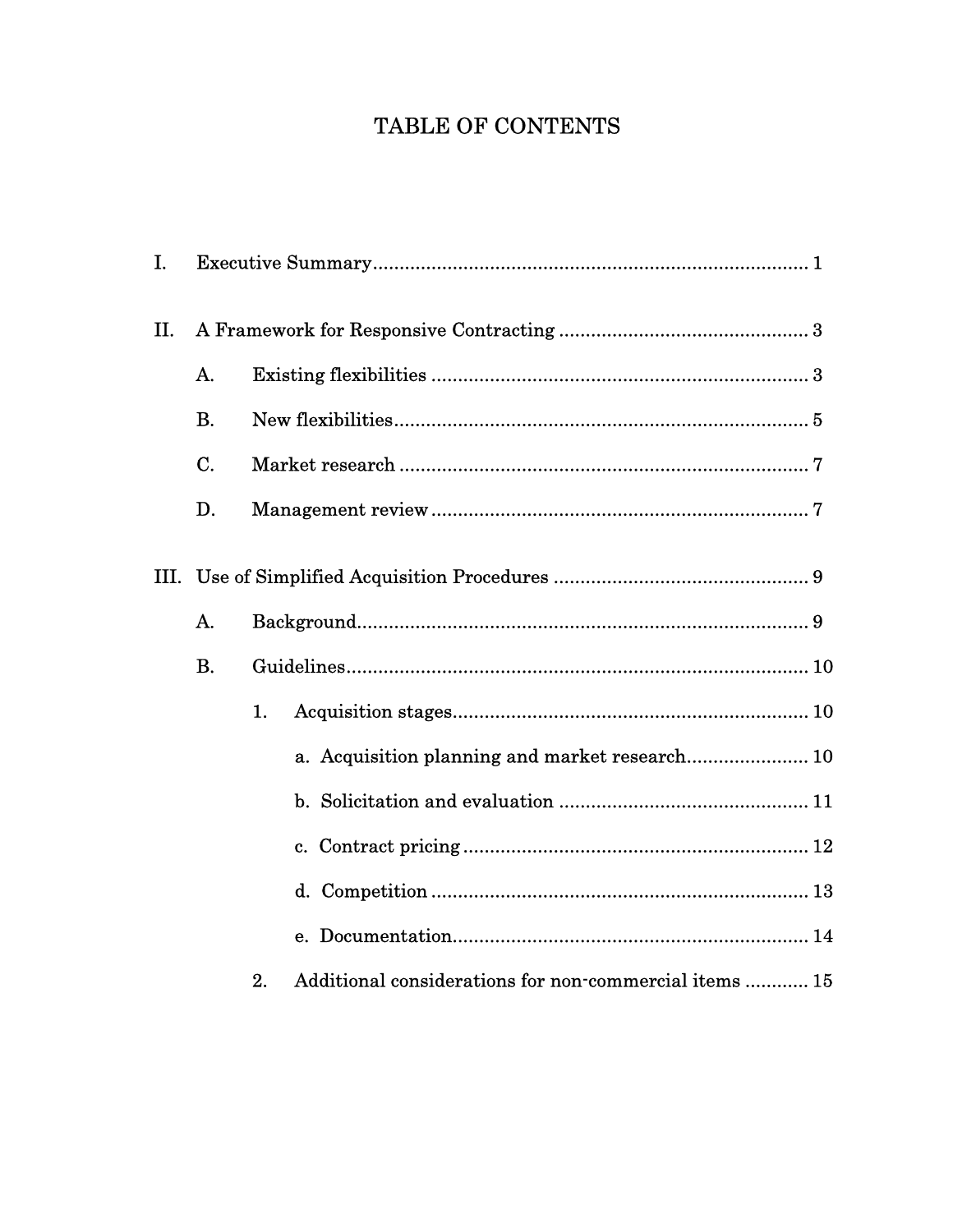### I. EXECUTIVE SUMMARY

 The ongoing war on terrorism has intensified the need for responsive, results-based contracting. The Office of Federal Procurement Policy (OFPP) has developed this guidance to assist agencies in meeting this challenge.

The guidance is divided into two parts. The first part of the guidance addresses general considerations for agile contracting support. It describes both current flexibilities and new flexibilities authorized by the Homeland Security Act of 2002 (HSA), P.L. 107-296, to meet the demands associated with protecting our homeland. The second part of the guidance lays out considerations for using simplified acquisition procedures, one of the tools available to agencies when doing business in the marketplace. The HSA significantly expands application of simplified acquisition procedures and requires OFPP to issue guidance on their application to purchases over \$5 million.

The discussion in this document is intended to supplement, not supplant, existing agency guidance. For best results, agencies are strongly encouraged to evaluate the internal management structures used in connection with acquisition flexibilities and make adjustments as necessary to accommodate expanded use. Timely and effective review will be important to achieving success in the application of procurement flexibilities to emergency procurements.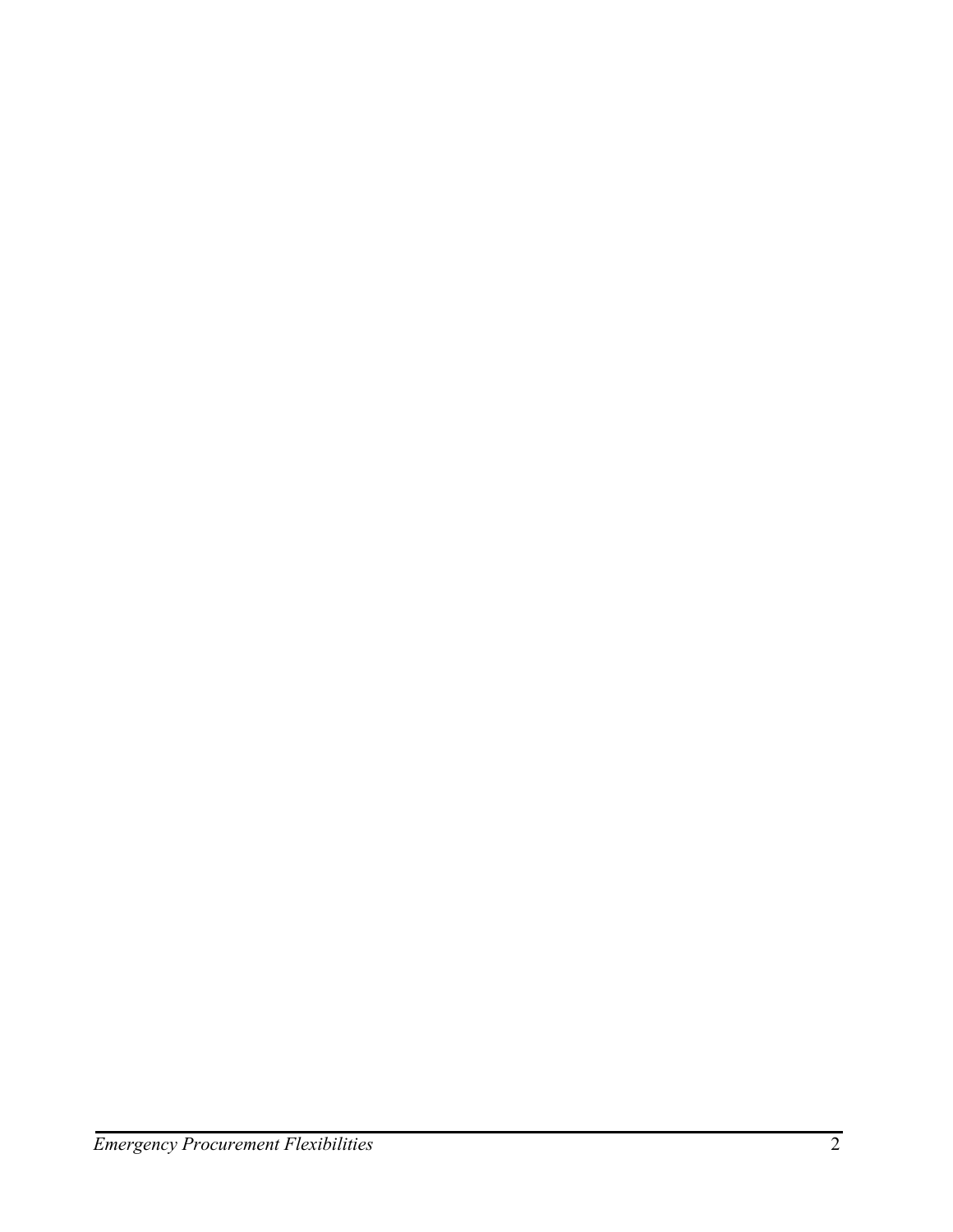## II. A FRAMEWORK FOR RESPONSIVE CONTRACTING

The ongoing war on terrorism has placed new demands on the federal acquisition workforce for responsive and effective results from our acquisition processes. Agencies have numerous longstanding authorities and several new authorities at their disposal for meeting these critical demands. To ensure timely contracting support, agencies need to be aware of their options and apply the flexibility, or combination of flexibilities, that is most appropriate for meeting a given requirement.

Agencies should therefore consider the following points as they address needs related to the fight on terrorism.

## A. Existing flexibilities

The statutory and regulatory frameworks that currently govern executive branch purchasing provide agencies with a myriad of tools to gain effective and efficient access to the marketplace. These tools provide considerable flexibility, including authority to make purchases at will when conditions warrant  $\cdot$ particularly when there is unusual and compelling urgency or national security issues are at stake.

Examples of existing tools whose flexibility may prove to be particularly beneficial for emergency procurements include the following.[1](#page-5-0)

- Simplified open market competitions for commercial items. Agencies are authorized to use simplified procedures, on a test basis through the end of calendar year 2003, for the acquisition of commercial items in amounts above the simplified acquisition threshold  $(SAT) - i.e., $100,000$  with certain exceptions -- but not exceeding \$5 million. Contracting officers may use any simplified source selection procedure provided in Part 13 of the Federal Acquisition Regulation (FAR), subject to specific dollar limitations applicable to the particular procedure selected. This means, among other things, that agencies:
	- $\triangleright$  are exempt from the competition requirements in FAR Part 6;
	- $\triangleright$  are not required to establish a formal evaluation plan or competitive range, conduct discussions with vendors, or score quotations from offerors; and

 $\overline{a}$ 

<span id="page-5-0"></span> $<sup>1</sup>$  As discussed later in this section, several of these authorities have been augmented for emergency</sup> procurements.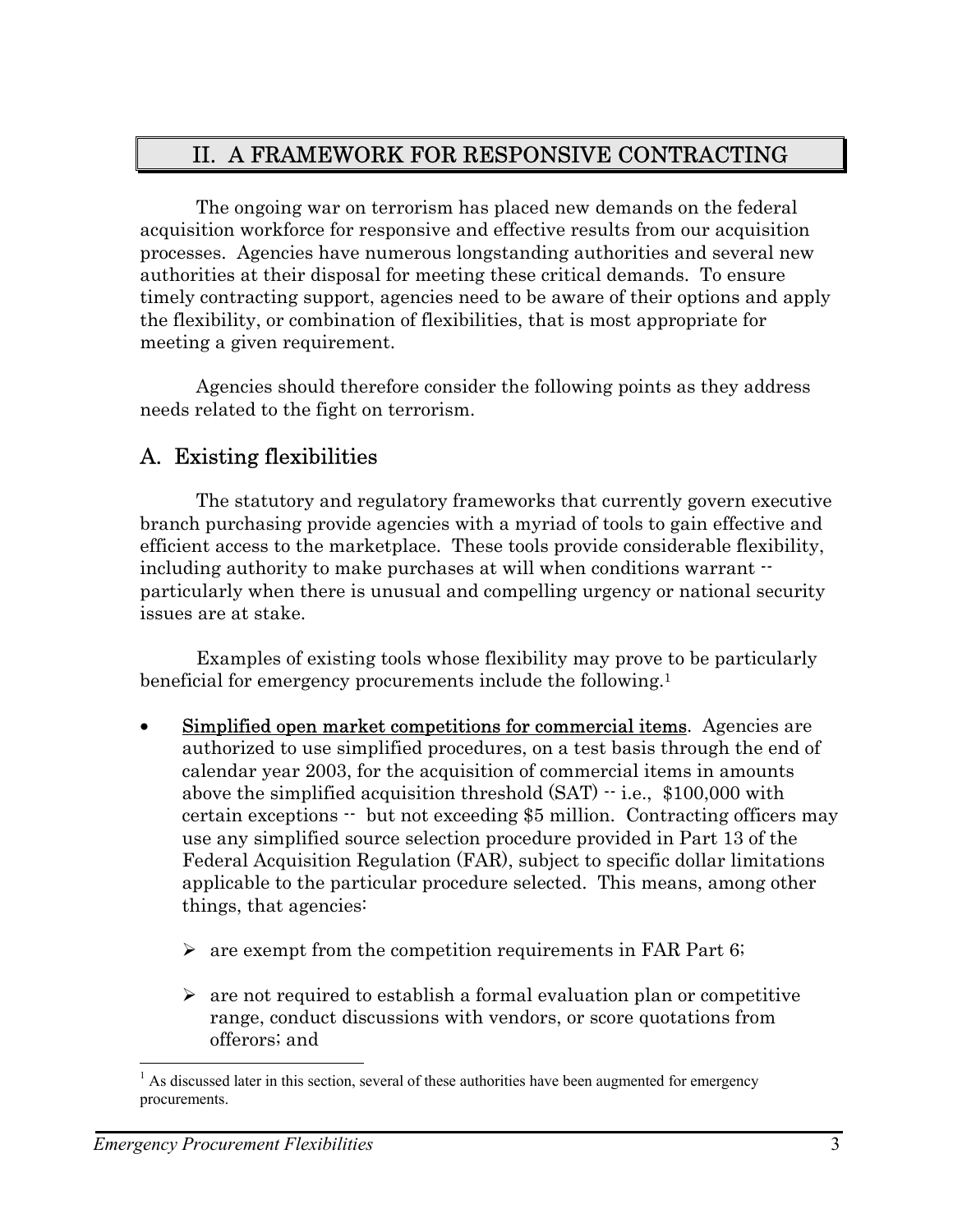- $\triangleright$  are permitted to limit documentation required in justifying contract award decisions.
- Competition among pre-qualified sources. Multiple award schedule (MAS) contracts and multiple award task and delivery order contracts each offer mechanisms for efficiently applying competitive pressures to a small number of capable contractors before placing orders. When used as designed, these vehicles can facilitate timely acquisitions of the latest innovations offered in the marketplace. See FAR Subpart 8.4 (on MAS contracts), FAR 16.504 (on multiple award contracts), and FAR 16.505 (on ordering procedures for multiple award contracts).

The fair opportunity process, described at FAR 16.505(b), governs the placement of orders under multiple award task and delivery order contracts awarded pursuant to FAR Subpart 16.5. This process can accommodate situations where the effort required to respond to a potential order may be more resource intensive (e.g., because requirements are complex or need continued development). For these circumstances, FAR  $16.505(b)$  (5) (ii) describes a multi-phased approach that an agency might use to quickly focus the competition on the contract holders most likely to submit the highest value solutions.

The MAS is designed for inter-agency contracting. In addition, many multiple award contracts are available for inter-agency use. These contracts are generally known as multi-agency contracts and are subject to the Economy Act. Some of the inter-agency contracts for information technology are operated by executive agents designated by OMB pursuant to  $\S$  5112(e) of the Clinger-Cohen Act. These vehicles are referred to as government-wide acquisition contracts (GWACs). The infrastructure for an online contract directory of inter-agency contracts has been developed and will be populated over the coming months with general information about multi-agency contracts, GWACs, and blanket purchase agreements (BPAs) under MAS contracts. (BPAs are "accounts" agencies may establish with MAS contractors that provide a simplified method of filling anticipated repetitive needs.) The directory will be operational as a market research tool later this year. See http://www.contractdirectory.gov.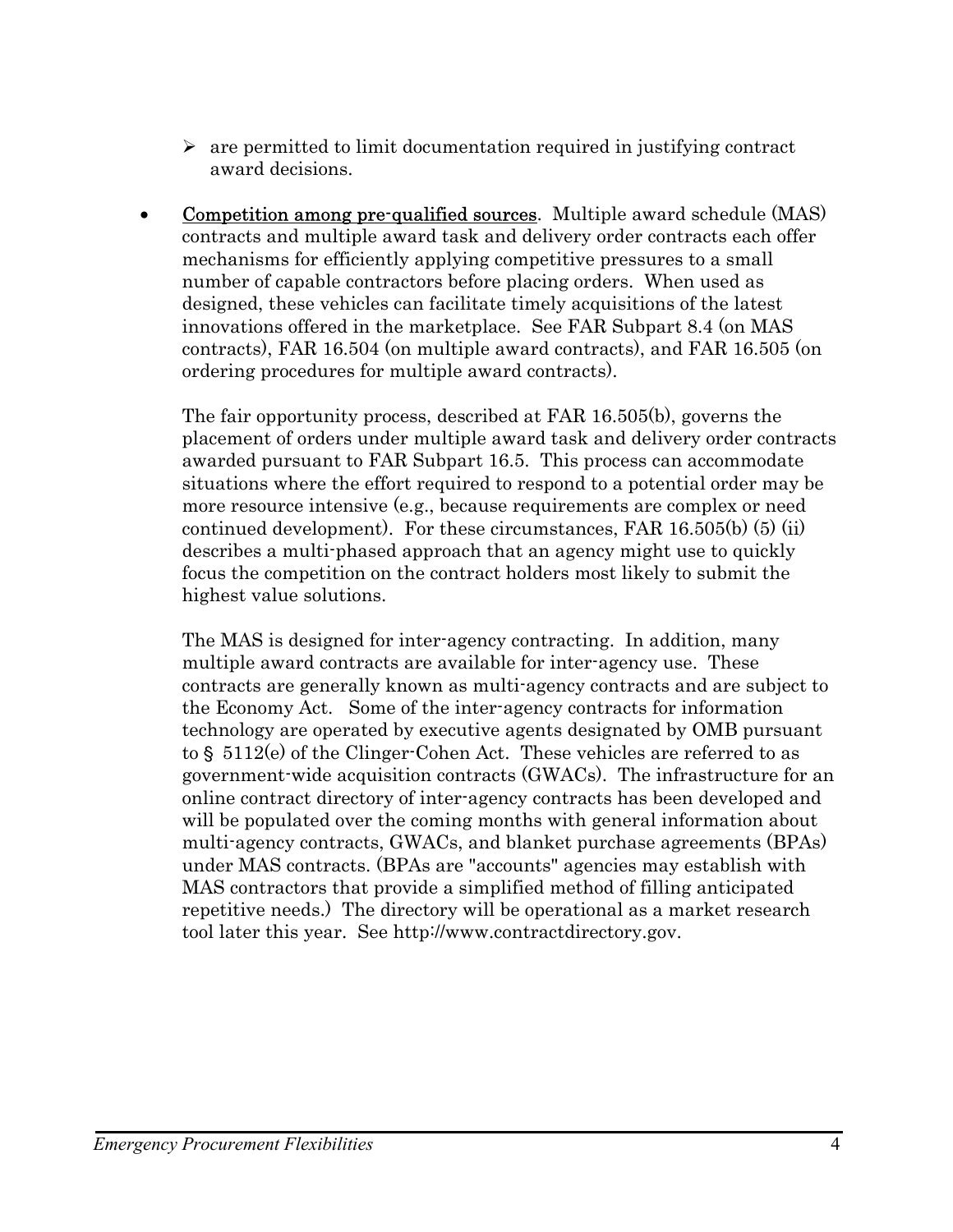- HUBZone small business contracts. The Historically Underutilized Business Zone (HUBZone) program authorizes agencies to acquire goods and services from qualified program participants on a sole-source basis up to certain thresholds. This authority enables agencies to rapidly identify and enter into contracts with capable small business sources. See FAR Subpart 19.13.
- Oral solicitations. FAR 15.203 $(f)$  authorizes the use of oral solicitations when processing a written solicitation would delay the acquisition of supplies and services to the detriment of the government and a synopsis is not required (e.g., in order to support emergency situations).
- Letter contracts. FAR 16.603 authorizes agencies to enter into "letter" contracts (i.e., a written preliminary contractual instrument) when the government's interests demand that work on a requirement start immediately and negotiating a definitive contract is not possible in sufficient time to meet this demand. The letter contract would need to include a definitization schedule.
- Limited source selections. FAR Part 6 allows source selections to be limited for various reasons, such as when: (1) there is only one responsible source, (2) unusual and compelling urgency exists, (3) disclosure of the agency's needs would compromise the national security, or (4) full and open competition is not in the public interest. Section 856(a) of the HSA calls for agencies to use these authorities when appropriate.
- Innovative contracting. Agencies are fully authorized to innovate and use sound business judgment that is otherwise consistent with law and within the limits of their authority. Agencies should not assume that a new approach is prohibited simply because the FAR does not specifically recognize it. As FAR 1.102-4(e) states, the fact that the FAR does not endorse a particular strategy or practice does not necessarily mean that it is prohibited by law, executive order, or other regulation.

#### B. New flexibilities

The HSA provides a temporary set of emergency procurement authorities to help agencies address new challenges related to the ongoing war against terrorism. These authorities are set forth in Title VIII, Subtitle F, of the HSA.[2](#page-7-0)  Section 852 provides that the authorities may be used for "the procurement of

<span id="page-7-0"></span><sup>&</sup>lt;sup>2</sup> This document does not address procurement flexibilities provided expressly to Department of Homeland Security under Subtitle D of the HSA.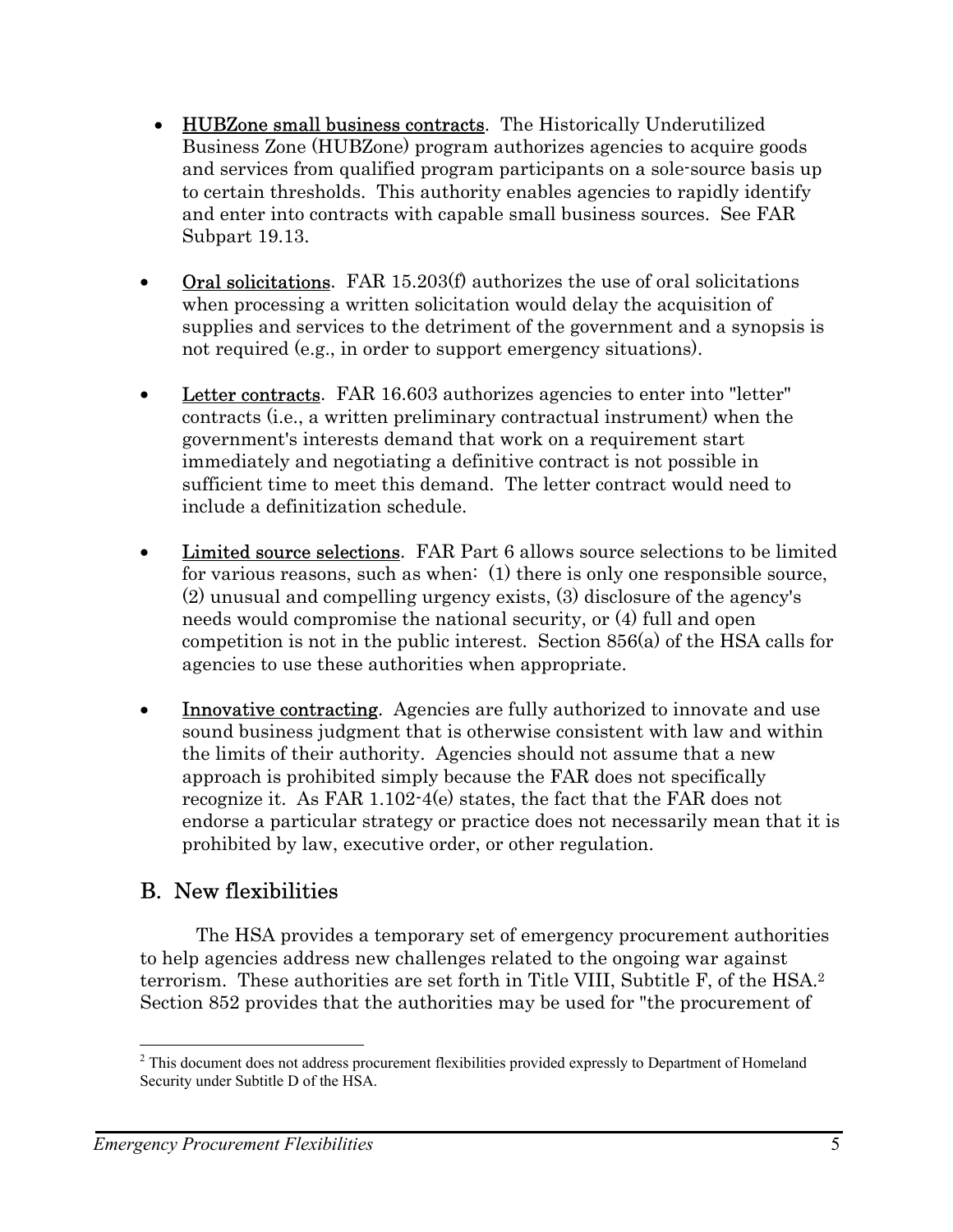property or services by or for an executive agency that, as determined by the head of the executive agency, are to be used to facilitate defense against or recovery from terrorism or nuclear, biological, chemical, or radiological attack."

The HSA authorities largely augment existing flexibilities. In particular, they permit agencies to:

- make expansive use of simplified acquisition procedures (see  $\S$  855(b));
- waive certain accounting, compliance, and other statutory requirements when purchasing non-commercial items (i.e., treating non-commercial items as commercial item purchases for purposes of these laws) (see  $\S$  855(a));
- apply micro-purchase flexibilities to actions up to  $$7,500 e.g., which$ would allow agencies to authorize use of purchase cards, following appropriate managerial actions, for buys over the current limit of \$2,500, provided the purchase does not exceed \$7,500 (see § 854)[;3](#page-8-0)
- apply flexibilities generally available only under the simplified acquisition threshold (i.e., \$100,000), while simultaneously expanding application of the small business reservation, to contracts in support of a humanitarian, peacekeeping, or contingency operation in values up to --
	- $\geq$  \$200,000 if the contract is awarded and performed inside the United States, and
	- $\geq$  \$300,000 if the contract is awarded and performed outside the United States (see  $\S$  853);<sup>4</sup> and
- make awards to 8(a) and HUBZone small businesses on a sole-source basis in any amount when an agency elects to use the following exceptions to full and open competition: (i) only one responsible source, (ii) unusual and compelling urgency, (iii) ensuring national security is not compromised, or (iv) full and open competition not in the public interest (see  $\S$  856(b)).

 $\overline{a}$ 

<span id="page-8-0"></span><sup>&</sup>lt;sup>3</sup> For acquisitions made by or for the Department of Defense (DOD), the threshold is \$15,000 if the award is made and funds are obligated on or before September 30, 2003. See § 836 of the FY 2002 Defense Authorization Act, P.L. 107-107.

<span id="page-8-1"></span><sup>&</sup>lt;sup>4</sup> For acquisitions made by or for DOD in support of a contingency operation, if award is made and funds are obligated on or before September 30, 2003, these values may go up to: (a) \$250,000 for actions inside the United States and (b) \$500,000 for actions outside the United States. See § 836 of the FY 2002 Defense Authorization Act.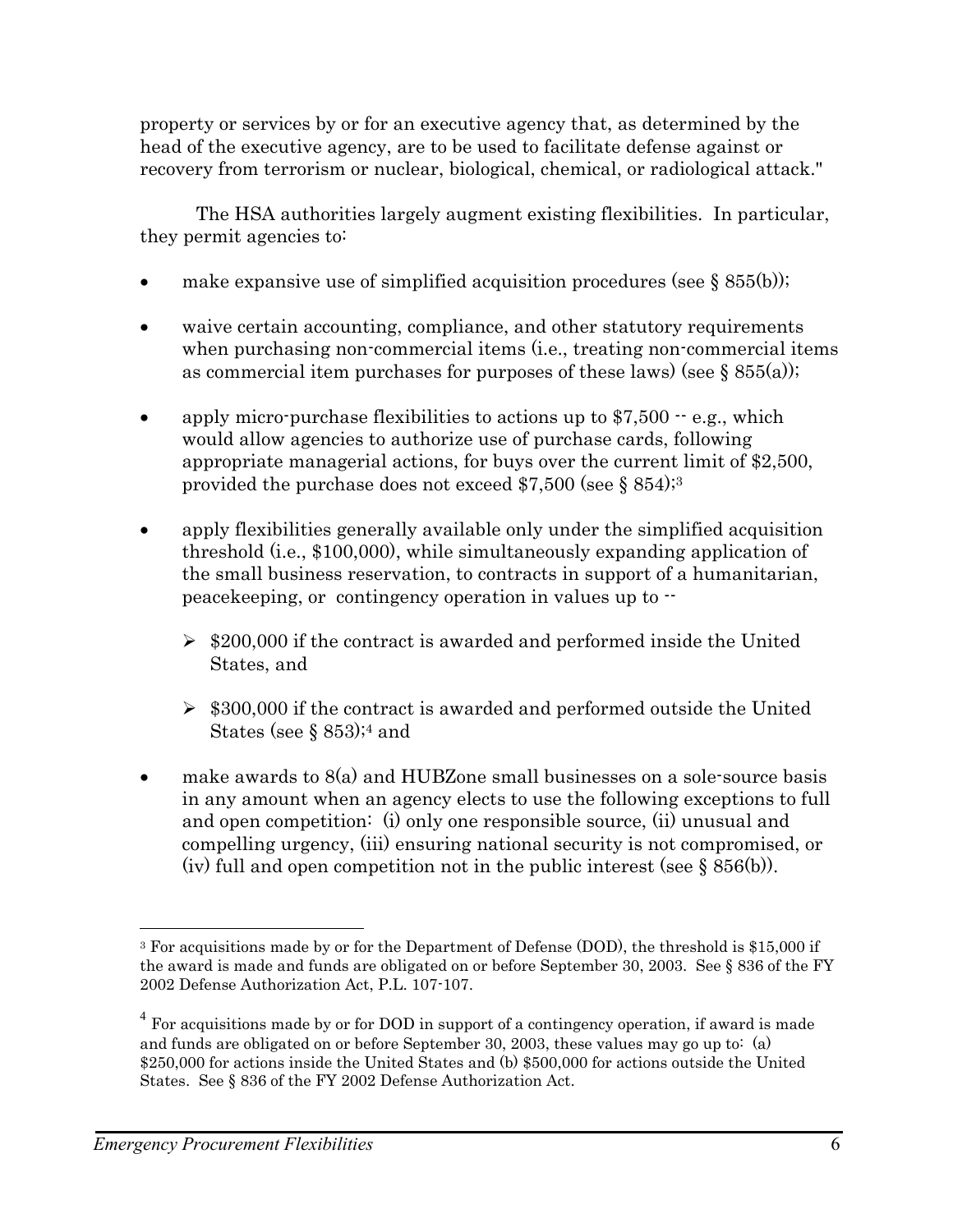The HSA's authorities apply to procurements where solicitations have been issued on or after January 24, 2003, but not later than November 24, 2003. An interim FAR rule to implement these authorities was published in the Federal Register on January 27, 2003 (68 Fed. Reg. 4047). See Table 1 (on page 8) for a summary of procurement flexibilities with augmented application to emergency procurements.

Authorization to expand application of certain flexibilities (e.g., micropurchases, simplified purchases under SAT) does not automatically increase an individual's purchasing authority. These decisions must be made by individual agencies on either a case-by-case or blanket basis as appropriate. In this regard, new flexibilities, like existing ones, must be applied in ways that secure costeffective, quality, and timely results from contractors. Agencies must remain vigilant to avoid practices that focus solely on administrative ease, ignore adequate and necessary oversight, or otherwise fail to effectively consider value to the taxpayer. For example, agencies planning to use purchase cards for emergency procurements over \$2,500 need to accelerate their efforts to implement remedial action plans to prevent abuse and waste. These steps will help ensure that cards are used more strategically to make effective investment of taxpayer dollars in support of critical activities.

#### C. Market research

 The more insight an agency has into marketplace capabilities, the better equipped the agency will be to effectively apply a given flexibility. Section 858 of the HSA requires executive agencies to research the market on an ongoing basis to identify marketplace capabilities, including the capabilities of small businesses and new entrants into federal contracting. A wide range of resources exist, including commercial databases that may be used to facilitate agency research of the marketplace.

#### D. Management review

Agencies are strongly encouraged to evaluate the internal structures currently used to manage acquisitions made with the flexibilities that the HSA augments (e.g., simplified acquisition procedures, sole-source HUBZone contracting, purchase card transactions). Agencies should make adjustments as necessary to accommodate the significantly higher dollar, and in some cases broader range, of buys that they may conduct using these authorities. Timely and effective review will be important to the success of emergency procurement actions.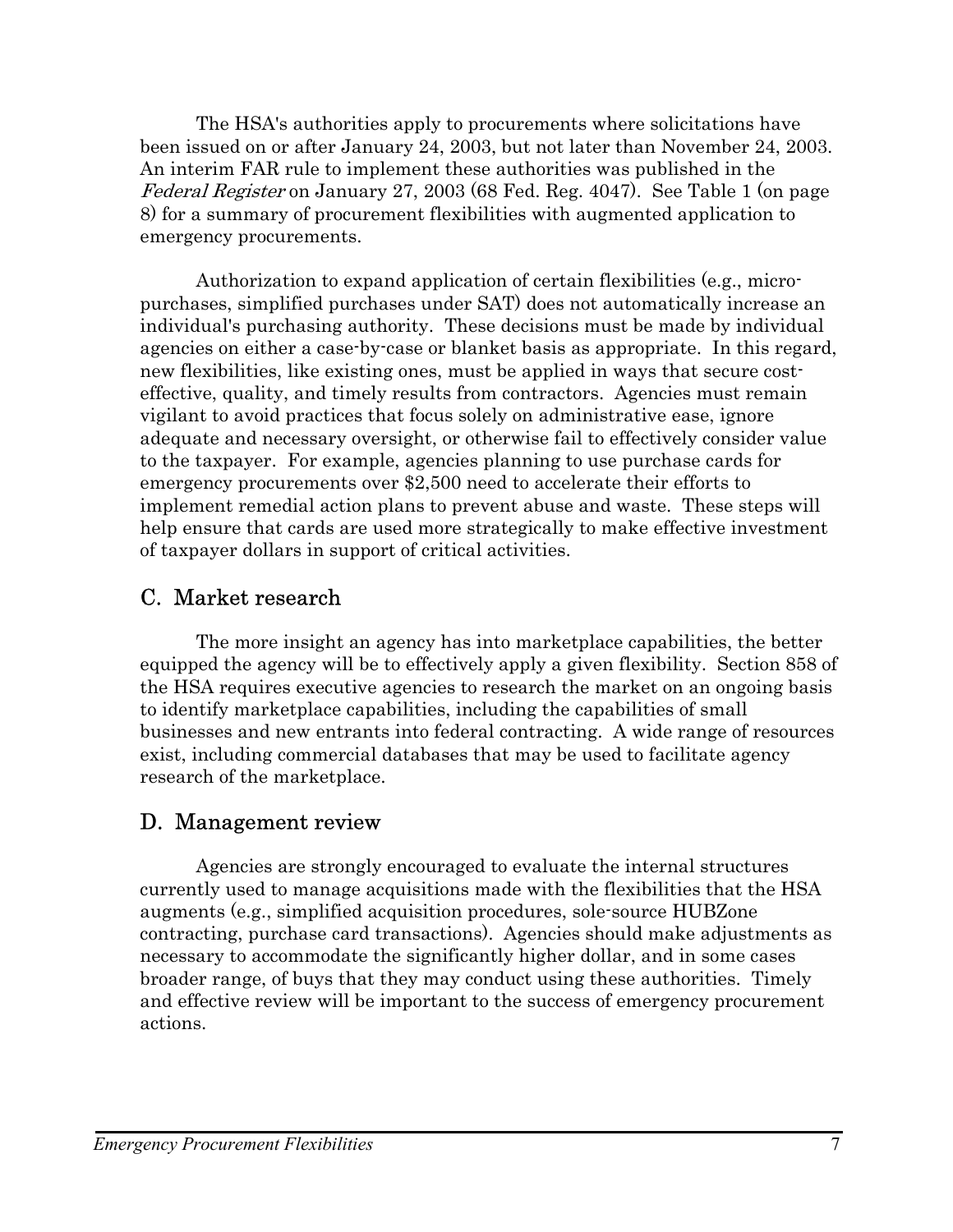|                                                                                                           |                                                                                                                                             | tor ramergency i rocurements                                                                                                                                                                              |                                                                                                                                                                                                                           |
|-----------------------------------------------------------------------------------------------------------|---------------------------------------------------------------------------------------------------------------------------------------------|-----------------------------------------------------------------------------------------------------------------------------------------------------------------------------------------------------------|---------------------------------------------------------------------------------------------------------------------------------------------------------------------------------------------------------------------------|
| Authority                                                                                                 | <b>General Application</b>                                                                                                                  | <b>Application for Emergency</b><br>Procurements<br>by or for any Executive Agency<br>(for solicitations issued before<br>11/24/03)                                                                       | <b>Application for Emergency</b><br>Procurements<br>by or for DOD<br>(with funds DOD obligates by<br>$9/30/03)*$                                                                                                          |
| Simplified<br>acquisition<br>procedures                                                                   | • Any acquisition<br>under \$100,000.<br>• Acquisitions of<br>commercial items up<br>to $$5$ million.                                       | • Any product or service; any<br>amount.<br>See § $855(b)$ of HSA; FAR<br>Subpart 13.5.                                                                                                                   | • Same as general<br>application.                                                                                                                                                                                         |
| Waiver of<br>certain<br>accounting,<br>compliance &<br>other laws                                         | • Acquisitions of<br>commercial items in<br>any amount.                                                                                     | • Any product or service in<br>any amount.<br>See $\S 855(a)$ of HSA; FAR<br>$12.102(f)(1)$ .                                                                                                             | • Same as general<br>application but also<br>includes all buys for<br>biotechnology &<br>biotechnology services.<br>See § $836(a)(2)$ of FY 02<br>Defense Authorization Act;<br>FAR 12.102(f)(2)                          |
| Micro-<br>purchase<br>authority --<br>e.g., for open<br>market<br>purchase card<br>transactions**         | • Purchases up to<br>\$2,500.                                                                                                               | • Purchases up to $$7,500$ .<br>See § 854 of HAS; FAR 2.101,<br>13.201, 19.502-1.                                                                                                                         | $\bullet$ Purchases up to \$15,000.<br>See § $836(a)(1)(A)$ of FY 02<br>Defense Authorization Act;<br>FAR 2.101, 13.201, 19.502-<br>$\mathcal I$                                                                          |
| Simplified<br>Acquisition<br>Threshold for<br>contingency,<br>humanitarian,<br>peacekeeping<br>operations | $\bullet$ Purchases up to<br>\$200,000 awarded &<br>performed outside<br>U.S.                                                               | • Purchases up to $$200,000$ if<br>awarded & performed in U.S.<br>• Purchases up to $$300,000$ if<br>awarded & performed<br>outside U.S.<br>See § 853 of HSA; FAR 2.101,<br>$19.502 - 2(a)$ .             | • Procurements up to<br>\$250,000 if awarded &<br>performed in U.S.<br>• Purchase up to $$500,000$ if<br>awarded & performed<br>outside U.S.<br>See § $836(a)(1)(B)$ of FY 02<br>Defense Authorization Act;<br>FAR 2.101. |
| Sole-source<br>HUBZone<br>contracting                                                                     | • Purchases up to $$5$<br>million for<br>manufacturing.<br>• Purchases up to $$3$<br>million for<br>everything other<br>than manufacturing. | • Purchases in any amount if<br>conducted pursuant to 10<br>U.S.C. $2304(c)(1)$ , $(2)$ , $(6)$ , &<br>$(7)$ or 41 U.S.C. 253(c)(1), (2),<br>$(6)$ , or $(7)$ .<br>See § $856(b)$ of HSA. FAR<br>19.1306. | • Same as general<br>application.                                                                                                                                                                                         |

#### Table 1. Procurement Flexibilities with Augmented Application for Emergency Procurements

\*Congress is considering extension of these authorities.

\*\*The Buy American Act clause at 52.225-1 is inapplicable to micro-purchases. Small business set-aside requirements are also

inapplicable. However, agencies should consider qualified small businesses for micro-purchases.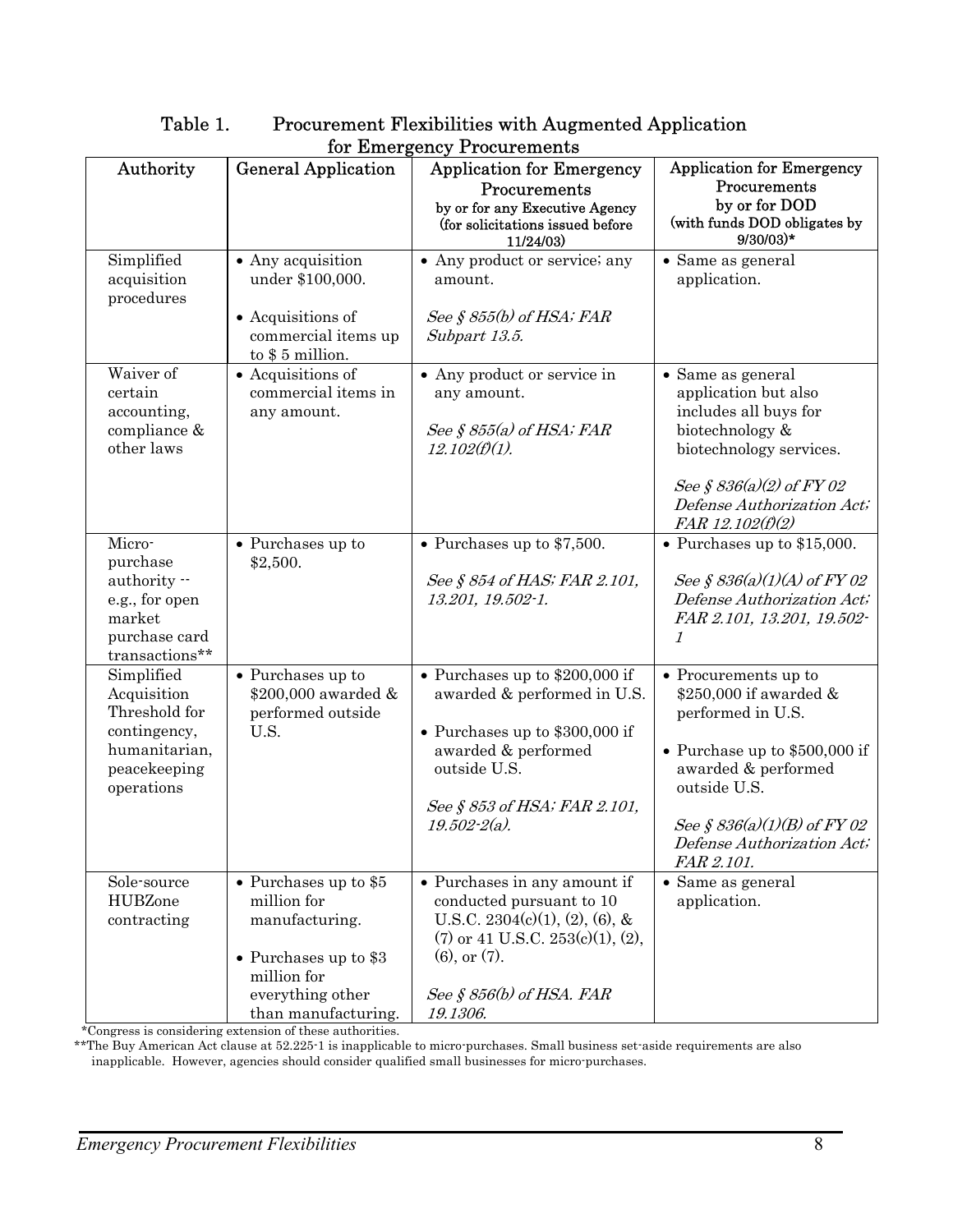## III. USE OF SIMPLIFIED ACQUISITION PROCEDURES

Section 855(b) of the HSA authorizes agencies to use simplified acquisition procedures for procurements that are undertaken to fight or recover from terrorism and certain other threats. This section provides guidance on use of these procedures, including acquisitions over \$5 million, as required by section  $855(b)(2)$ of the HSA.

## A. Background

As discussed above, agencies using simplified acquisition procedures are exempt from the competition requirements of FAR Part 6, are not required to establish a formal evaluation plan or competitive range, conduct discussions with vendors, or score quotations from offerors. Agencies are permitted to limit documentation required in justifying contract award decisions. Simplified acquisition procedures have traditionally been made available to acquisitions under the SAT (generally \$100,000). Section 4202 of the Clinger-Cohen Act authorized expanded application of these authorities in 1996, on a test basis, to acquisitions of commercial items up to \$5 million. The test authority is implemented in FAR Subpart 13.5.

Section 855 of the HSA further expands application of simplified procedures to the procurement of any product or services that is:

- to be used to facilitate the defense against or recovery from terrorism or nuclear, biological, chemical, or radiological attack; and
- made pursuant to a solicitation that is issued on or after January 24, 2003 but not later than November 24, 2003.

Thus, section 855 expands FAR Subpart 13.5 authorities in two ways. First, section 855 allows agencies to use simplified procedures *without dollar limit*. Second, section 855 permits agencies to apply Subpart 13.5 to purchases that do not meet the definition of a commercial item at FAR  $2.101 - i.e.,$  allowing procurements of non-commercial items to be treated as if they were commercial items for purposes of applying simplified procedures. Section 855 also allows noncommercial items to be treated as commercial items with respect to certain other provisions of law, such as section 34 of the Office of Federal Procurement Policy Act (41 U.S.C. § 430), which addresses the inapplicability of certain laws to commercial item contracts and subcontracts. Section 34 is implemented at FAR Subpart 12.5.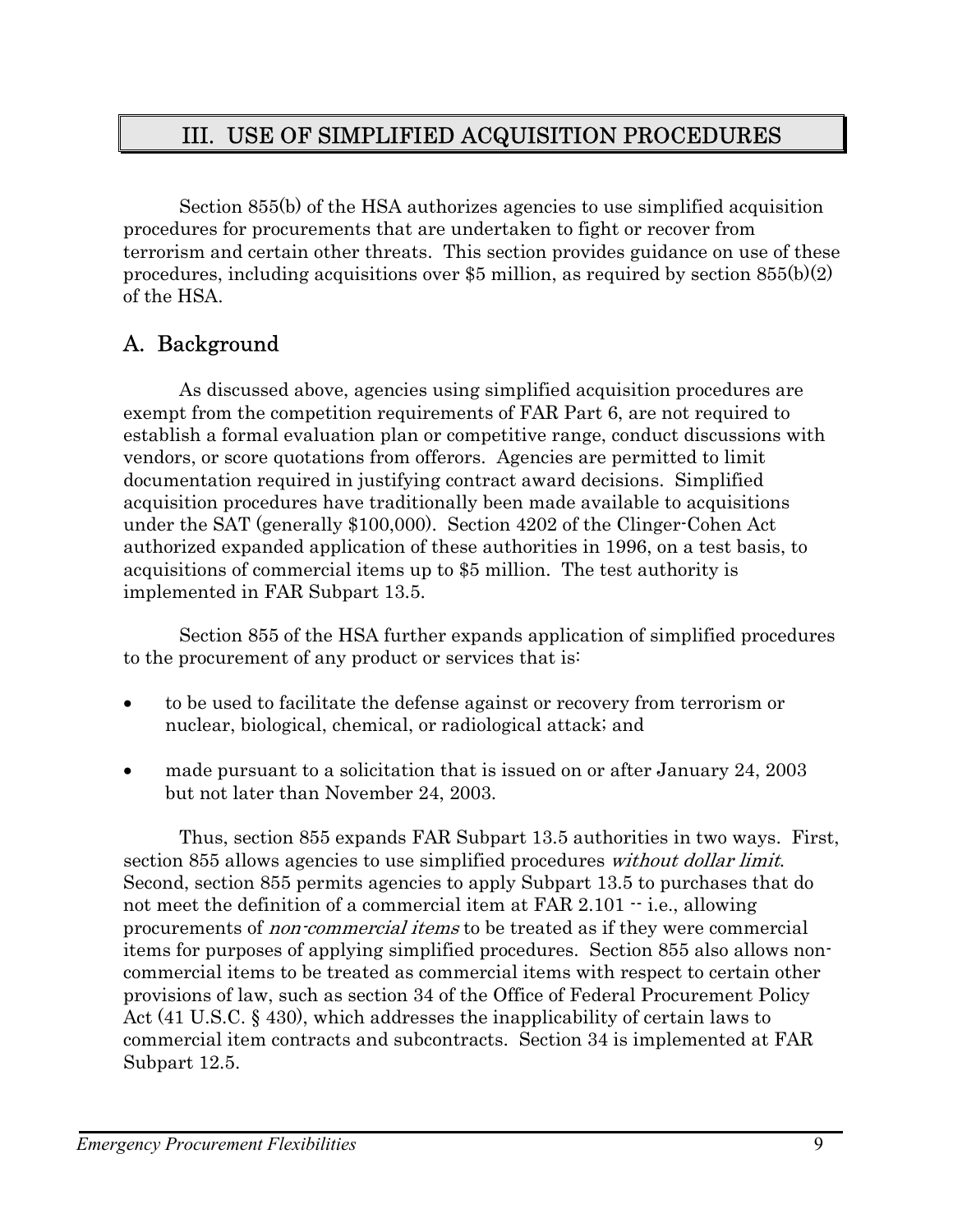## B. Guidelines

The following guidelines are intended to help agencies manage the broadened application of simplified procedures to federal emergency procurements. These guidelines focus on the various stages leading to contract award: (1) acquisition planning and market research, (2) solicitation and evaluation, (3) contract pricing, (4) competition, and (5) documentation. The guidelines also briefly discuss the acquisition of non-commercial items.

While geared primarily to acquisitions over \$5 million, agencies should benefit from reviewing these guidelines for purchases below this amount, especially for purchases of non-commercial products or services that are being treated as commercial items based on the authority of section 855. In most instances, the guidelines are simply reminders. In all instances, they are meant to supplement, not supplant, existing agency guidance.

## 1. Acquisition stages

## a. Acquisition planning and market research

 Acquisition planning allows the key disciplines that drive acquisitions to develop an integrated agency strategy. Market research allows agency stakeholders to gain insight into the marketplace, including commercial terms and conditions, factors likely to affect contract price, and the range of contractor capabilities. The extent of market research will vary, depending on factors such as urgency, estimated dollar value, complexity, and past experience.

## Anticipate needs for emergency situations whenever possible.

Many requirements to prepare the nation for emergency situations will be known or can be anticipated sufficiently in advance of when a contract action must be executed  $\cdot$  i.e., many actions will not need to be undertaken under emergency conditions. In these cases, agencies must seek to ensure that adequate acquisition planning and market research are performed, as envisioned in FAR Parts 7 and 10, respectively.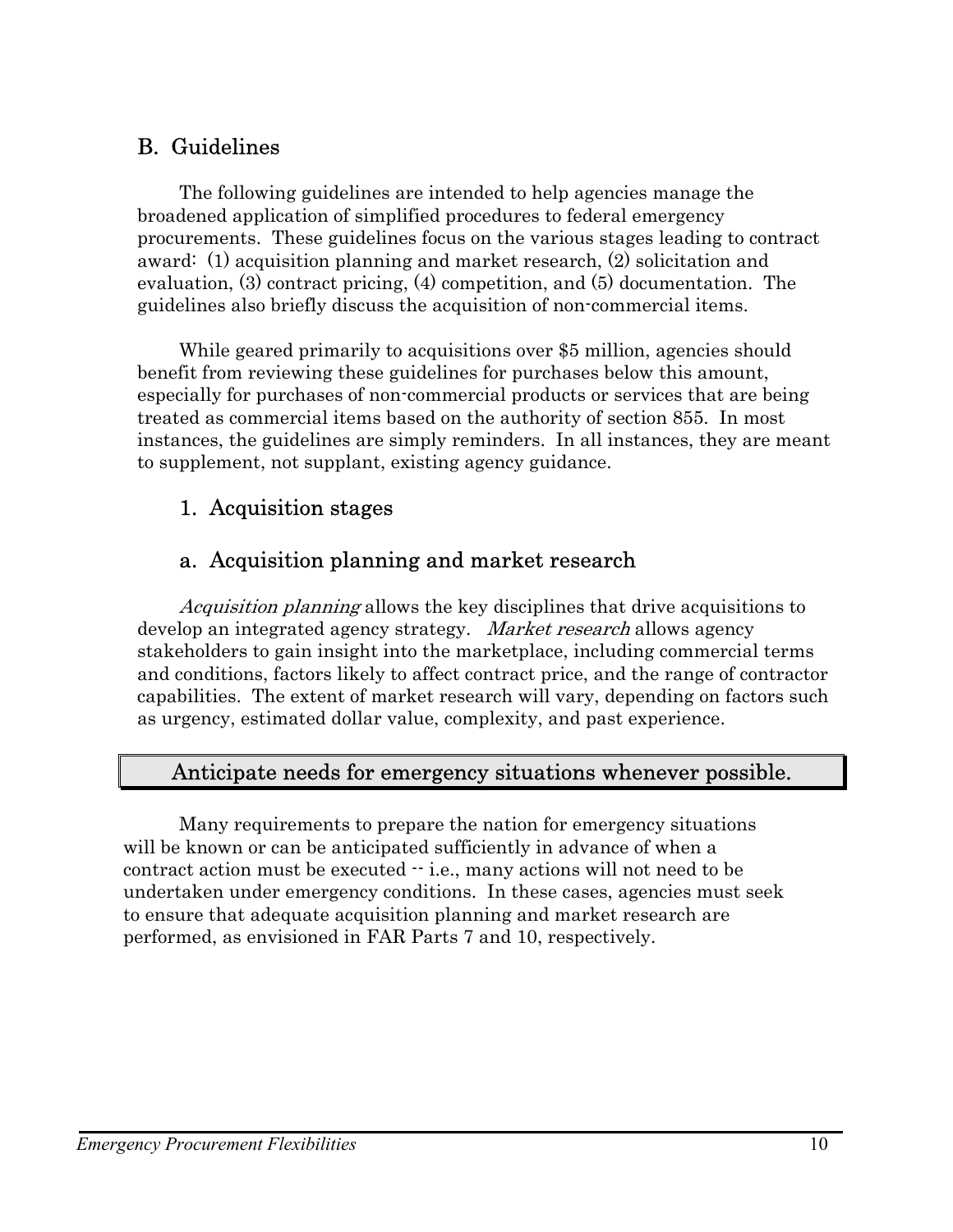#### Consider the abilities of small businesses and new entrants.

Concerted efforts to identify the capabilities of small businesses and new entrants may reveal important untapped sources for technological innovations. Use of simplified acquisition procedures should make it easier for agencies to do business with these sources, especially small businesses, which otherwise might experience difficulty competing in more formal settings where participation costs are higher.

#### Mitigate risk when circumstances limit or preclude planning and market research

Although streamlined source selection processes can facilitate rapid customer response, they cannot make up in speed for the potential loss in value (e.g., less favorable pricing and terms and conditions) that is likely to result when front-end analysis is not undertaken. Therefore, in situations where time does not permit adequate planning and market research, an agency should carefully consider limiting the value and length of the contract to address only the most immediate emergency. This approach will permit the agency to plan the award of a contract that can support its ongoing requirements in a more strategic manner.

## b. Solicitation and evaluation

The challenges associated with protecting our homeland impose new demands on agencies. To effectively engage private sector sources, solicitations should identify the problem the agency seeks to address, establish goals to be achieved, or otherwise provide a reasonable description of needs in performance terms. Contractors then can decide if they wish to compete and how to structure their offers.

#### Be sure the market can respond to the agency's requirements.

Because agencies may be faced with having to prepare solicitations for new types of needs within highly compressed timeframes and with limited knowledge, they may find particular benefit in refining requirements during the selection process as their understanding of the marketplace and its capabilities evolves. These refinements may help ensure that the resulting contract reflects the best possible fit between contractor capabilities and agency needs which, in turn, will put the government and the contractor in a better position to manage performance and cost risks.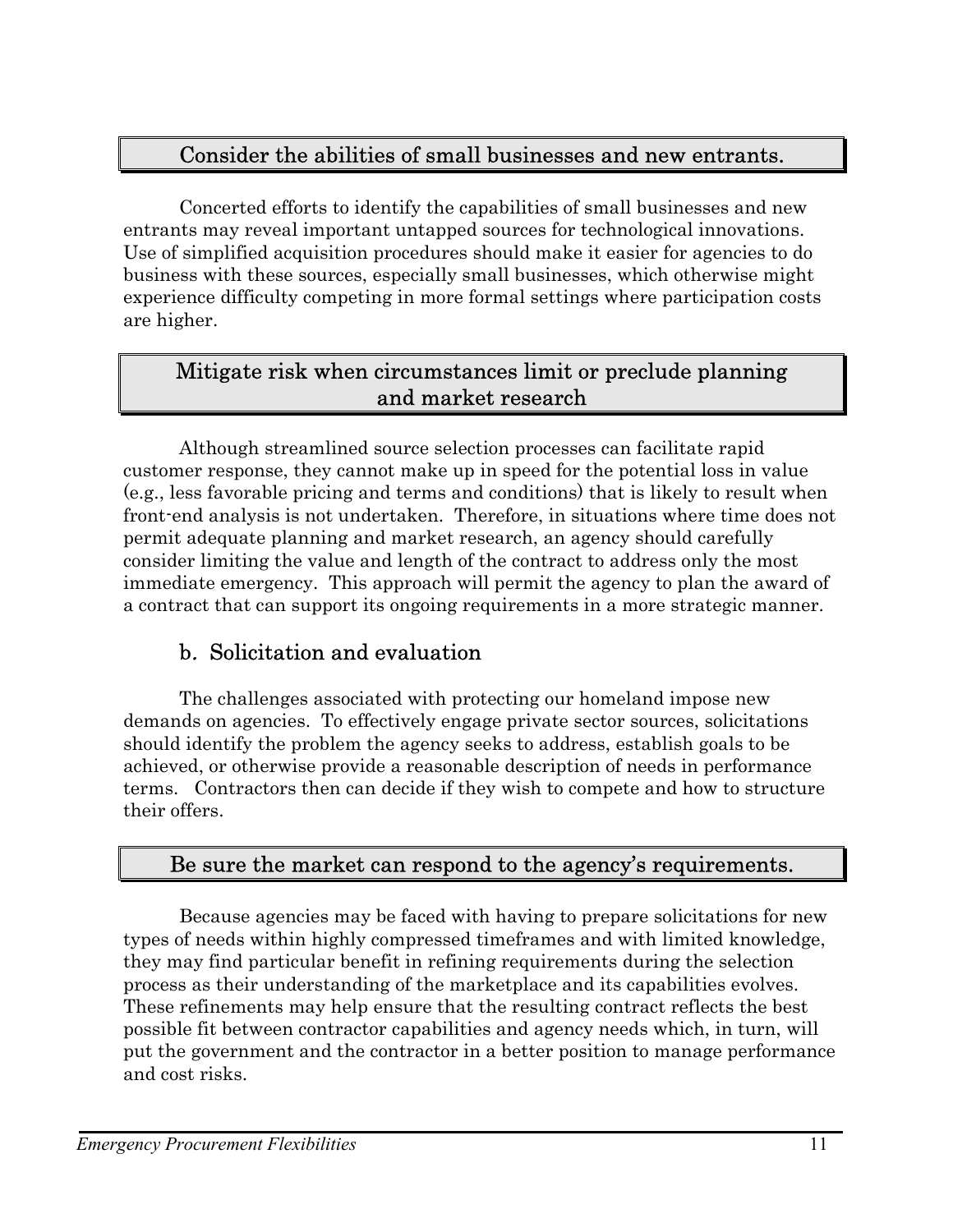#### Give a reasonable indication of what evaluation factors matter to the agency.

While not required by Part 13, agencies should consider the value of advising offerors of the relative importance of all cost or price evaluation factors in comparison to all non-cost or price factors for purchases over \$5 million. This general indicator will help interested sources develop proposals that align with program priorities. Equally important, agencies should be able to incorporate this basic concept of competitive negotiation policy, as reflected in FAR Part 15, into a streamlined acquisition without having to invoke the formalities generally associated with Part 15.

#### c. Contract pricing

Agencies must take steps to secure fair and reasonable contract prices. FAR 13-106-3(a)(1) anticipates that this responsibility will be met, whenever possible, by obtaining competitive quotes or offers. In this regard, agencies are generally required to use competition to the maximum extent practicable for actions over \$25,000 that are conducted under Part 13 (see ¶ d., below).

#### Think about how best to ensure fair and reasonable pricing when competition cannot be used.

While competition remains the government's best prescription for lowering costs and improving program performance, adequate price competition may not be available in many situations where emergency procurements are conducted. Therefore, agencies must be prepared to apply other techniques to protect taxpayer interests. For example, if only one offer is received, the contracting officer should perform price analysis supported by market research. Specifically:

- Agencies might compare the proposed price with prices found reasonable on previous purchases, prices for similar items in a related industry, or an independent government cost estimate.
- Agencies should remember that an offered price is not necessarily fair and reasonable just because the price appears in a catalog or advertisement, or on a price list.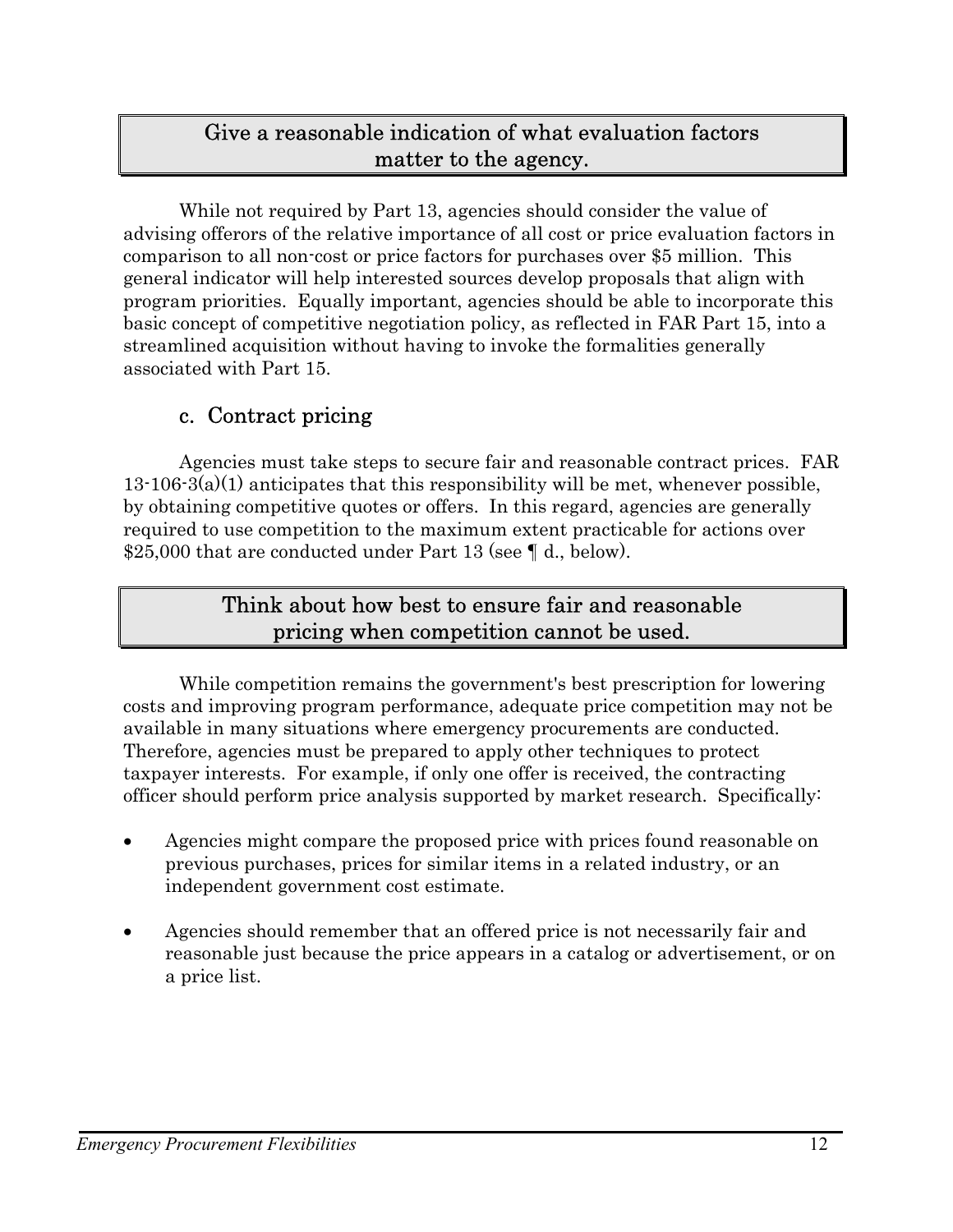#### Use firm-fixed price contracts and fixed-price contracts with economic price adjustments to the maximum extent practicable

As a general matter, an agency buyer will gain some level of protection by entering into a firm-fixed price (FFP) contract or fixed-price with economic price adjustment (FP/EPA) contract to the maximum extent practicable. These contract types tie payment to tangible results -- e.g., a completed and delivered product. Section 8002(d) of the Federal Acquisition Streamlining Act (FASA), 41 U.S.C. 264 note, requires use of these two contract types to the maximum extent practicable when acquiring commercial items. Section 8002(d) also prohibits agencies from using cost-type contracts when purchasing commercial items.

## d. Competition

The benefits of competition are just as significant for a simplified acquisition  $\cdot$  especially one in a significant dollar amount  $\cdot$  as for any other acquisition, in terms of lower taxpayer costs and improved program performance to citizens. A report by the General Accounting Office (no. GAO-01-517, April 2000) on the use of FAR Subpart 13.5 authorities includes examples of how agencies have used competition to secure fair and reasonable pricing while enjoying the efficiencies of streamlined source selection. The report also describes how the unjustified absence of competition unnecessarily increases program costs.

#### Synopsize actions and provide already access to solicitations through FedBizOpps, unless an exception applies.

As a general matter, Part 13 requires that actions over \$25,000 be synopsized through the government's one-stop point of access on the Internet to procurement opportunities, at http://www.fedbizopps.gov (FedBizOpps). Notice need not be provided where an exception enumerated at FAR 5.202 applies. For example, synopsis is not required if unusual and compelling urgency precludes competition to the maximum extent practicable, and the government will be seriously injured if the agency complies with the required wait periods stated in FAR 5.203.

For procurements that are synopsized, FAR 5.102 requires that agencies also make available, through FedBizOpps, solicitations and other information pertinent to the acquisition. However, this requirement does not apply where disclosure would compromise the national security, the nature of the file does not make it cost-effective or practicable for contracting officers to provide access through FedBizOpps, or the agency's senior procurement executive makes a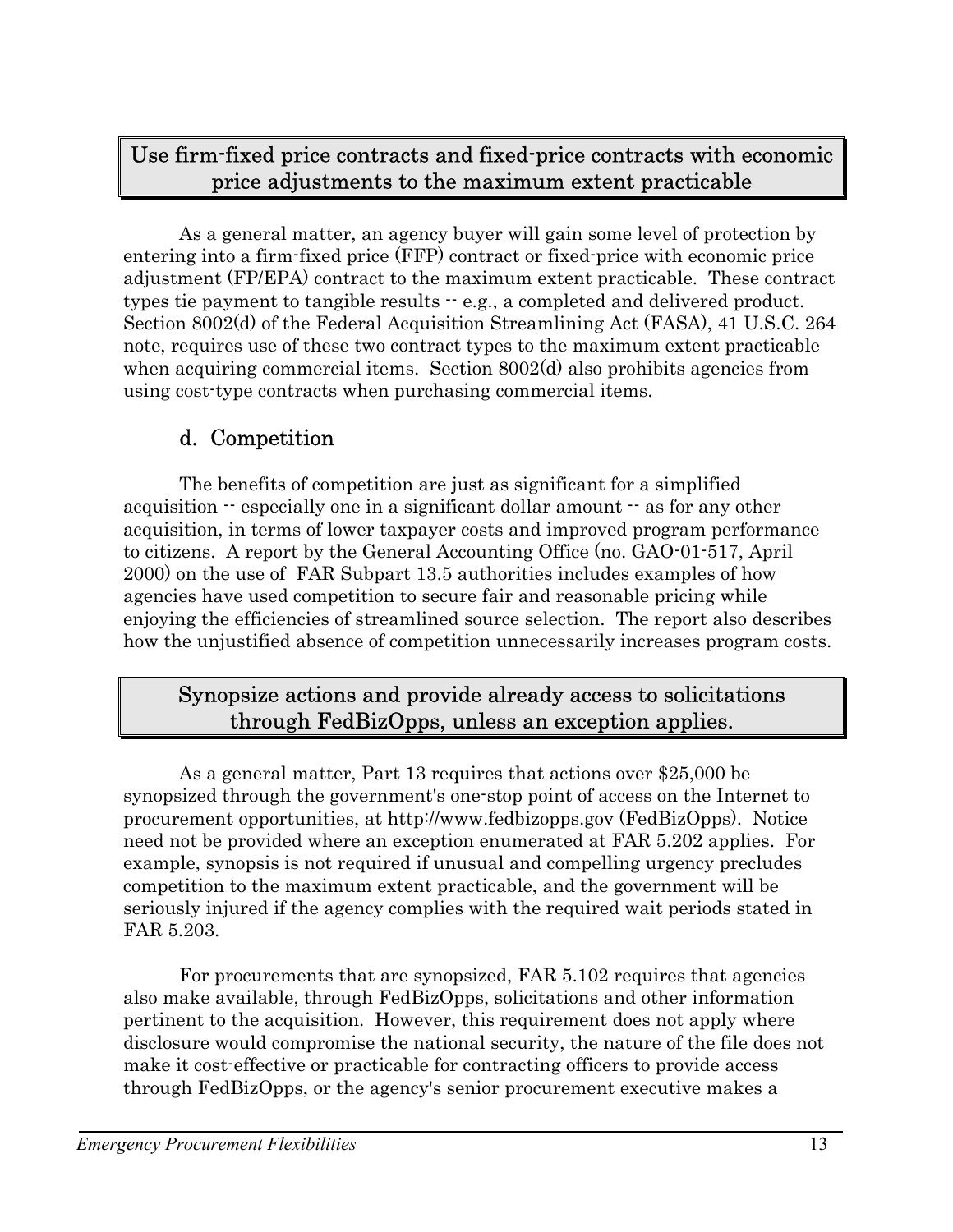written determination that access through FedBizOpps is not in the government's interest.

#### Justify and obtain necessary management approvals for sole source procurements.

As stated at FAR 13.501(a), justifications and approvals (J&As) are required if an acquisition is conducted on a sole-source basis (i.e., where the agency solicits and negotiates with only one source). J&As are not required in other circumstances. For instance, if an agency limits competition due to unusual and compelling urgency but is still able to negotiate with more than one source before awarding a contract, a J&A is not be required. However, all acquisitions need to be documented (see ¶ e., below) and appropriate reviews should be made in accordance with applicable agency procedures.

FAR  $13.501(a)(2)$  has been amended in light of section 855 to identify the officials who must approve sole-source acquisitions over \$5 million made under FAR Subpart 13.5. As described in Table 2, below, these officials are the same as those who would provide approval of actions of similar size for needs not subject to Subpart 13.5.

| Value of Sole-Source<br>Contract                       | <b>Approving Official</b>                                                                                                                                                         |
|--------------------------------------------------------|-----------------------------------------------------------------------------------------------------------------------------------------------------------------------------------|
| Over $$100,000$ but not<br>exceeding \$500,000         | Contracting officer unless a higher approval level is<br>established in accordance with agency procedures.<br>See FAR 6.304(a)(1) and 13.501(a)(2)(i)                             |
| Over \$500,000 but not<br>exceeding \$10 million       | Competition advocate for the procuring activity<br>designated pursuant to FAR 6.501 or an official<br>described in FAR 6.304(a)(3) or (a)(4). This authority<br>is non-delegable. |
| Over \$10 million but<br>not exceeding \$50<br>million | The head of the procuring activity or the official<br>described in FAR $6.304(a)(3)$ . This authority is non-<br>delegable.                                                       |
| Over \$50 million                                      | The official described in FAR $6.304(a)(4)$ . This<br>authority is non-delegable except as provided in FAR<br>$6.304(a)(4)$ .                                                     |

Table 2. Approving Officials for Sole-Source Contracts

## e. Documentation

Keeping a record of actions taken is important, but need not be a highly burdensome exercise. The FAR seeks to achieve an appropriate balance between benefit and effort. FAR 13.501(b) states that the contract file for simplified acquisitions must include: (a) a brief written description of the procedures used in awarding the contract, (b) the number of offers received, and (c) an explanation,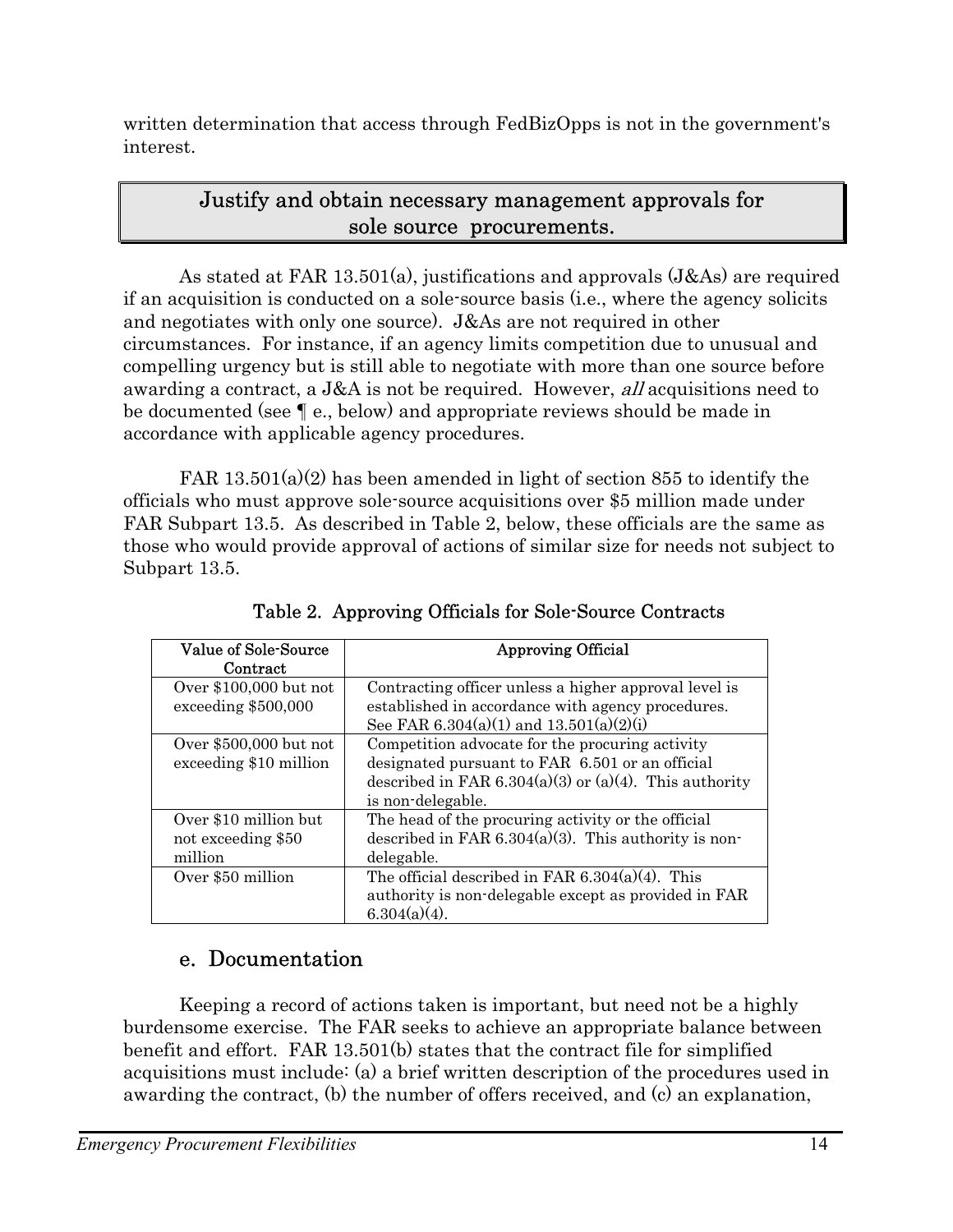tailored to the size and complexity of the acquisition, of the basis for the contract award decision.

#### Be concise, but clear, in documenting actions taken.

The length of explanation is less important than the cogency of the rationale for actions taken. This insight may be particularly useful in planning future competitions (or limited source selections, when necessary) for similar needs within short timeframes.

#### Make sure documentation captures any unusual difficulties experienced with sole source acquisitions.

In some situations where a purchase must be made on a sole-source basis, the agency may face difficulties in determining whether a price is fair and reasonable. Documentation should reflect these situations. For example, if price analysis and review of uncertified cost data prove ineffective, but the agency moves forward because foregoing or delaying the procurement is not in the government's best interest, this business decision should be described in the contract file. This information will enable subsequent buyers to understand the circumstances surrounding the prices paid and help the agency take steps to prevent being in the same unfavorable situation should future acquisitions be required for the same need.

## 2. Additional considerations for non-commercial items

As explained above, section 855 allows agencies to treat procurements of non-commercial items under Subpart 13.5 as if they were commercial items for purposes of certain laws. For instance, non-commercial item buys falling within the scope of section 855 are not subject to the Truth in Negotiations Act and Cost Accounting Standards. For examples of other laws that are inapplicable to noncommercial items deemed commercial under section 855, see FAR Subpart 12.5.

## Recognize the benefits -- and challenges -- of buying non-commercial items within a commercial items framework.

As a general matter, application of fewer statutory requirements can ease an agency's ability to foster new relationships with non-traditional government contractors who are willing to develop cutting edge technologies for the federal sector. However, the lack of market testing or commercial analogs for these items and the potential absence of competition may present significant challenges.